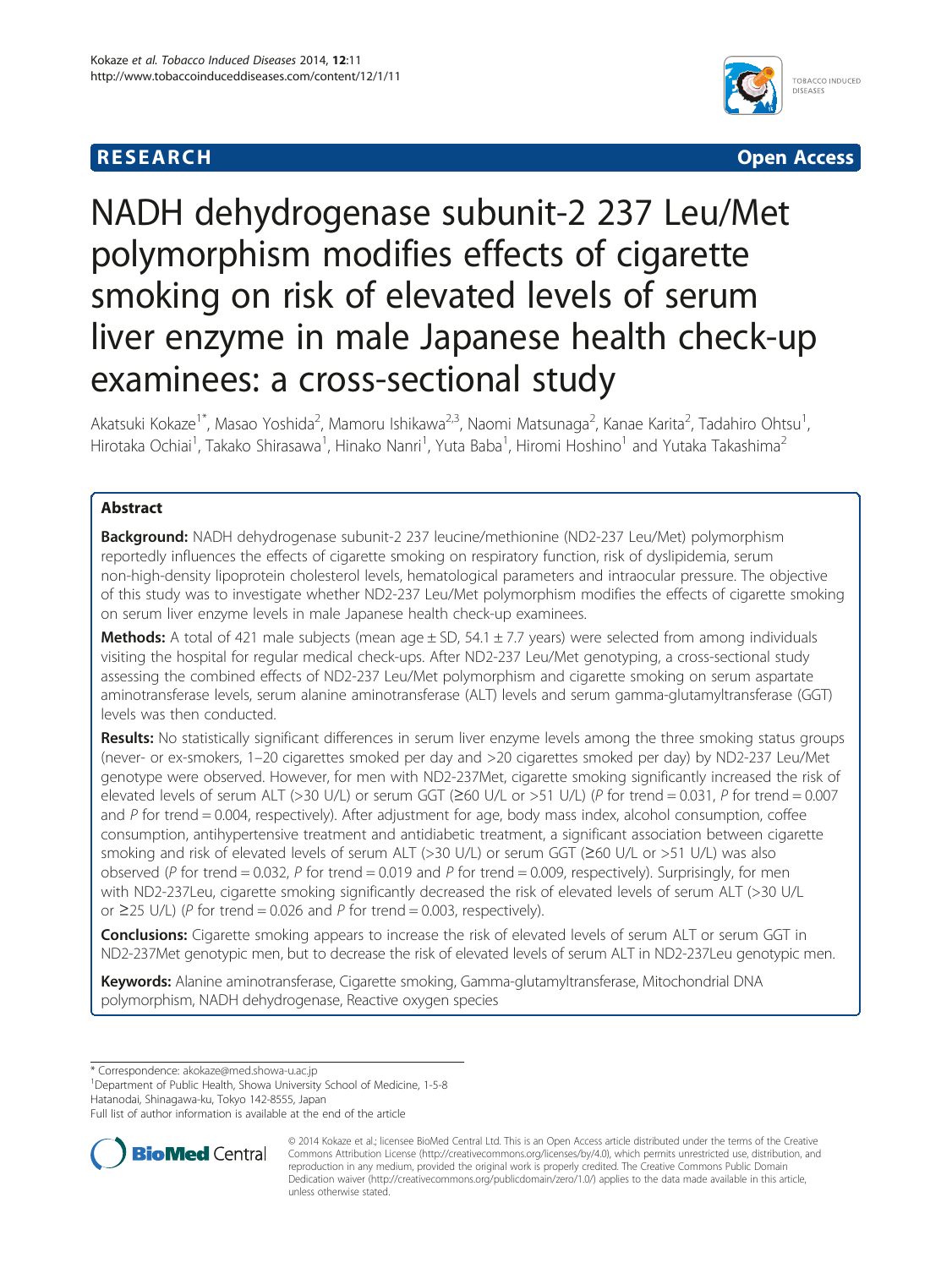## Background

Hepatologists have not considered cigarette smoking to be a causative agent for chronic liver diseases [\[1](#page-7-0)]. However, cigarette smoking induces direct or indirect toxic effects, immunological effects and oncogenic effects on the liver [[2\]](#page-7-0). There is increasing evidence that cigarette smoking deleteriously influences the incidence, severity or clinical course of many types of chronic liver disease [\[1](#page-7-0)]. Several epidemiological surveys [[3-7\]](#page-7-0) have reported that cigarette smoking is positively associated with serum liver enzyme levels, which have been clinically used as a biomarker for liver disease.

Mitochondrial DNA cytosine/adenine (Mt5178 C/A) polymorphism, also known as NADH dehydrogenase subunit-2 237 leucine/methionine (ND2-237 Leu/Met) polymorphism, is associated with longevity in the Japanese population [[8](#page-7-0)]. The frequency of the ND2-237Met genotype is significantly higher in Japanese centenarians than in the general population [\[8\]](#page-7-0). Japanese individuals with ND2-237Met are more resistant to lifestyle-related adult-onset diseases, such as hypertension [[9\]](#page-7-0), diabetes [[10\]](#page-7-0), myocardial infarction [\[11,12\]](#page-7-0) and cerebrovascular disorders [\[13\]](#page-7-0), than those with ND2-237Leu. Moreover, ND2-237 Leu/Met polymorphism modulates the effects of cigarette smoking on respiratory function [\[14](#page-7-0)], the risk of dyslipidemia [\[15](#page-7-0)], serum non-high-density lipoprotein (non-HDL) cholesterol levels [\[16](#page-7-0)], hematological parameters [[17\]](#page-7-0) and intraocular pressure [[18](#page-7-0)]. However, there has been no research on the interactive effects of ND2-237 Leu/Met polymorphism and cigarette smoking on serum liver enzyme levels; specifically, serum aspartate aminotransferase (AST) levels, serum alanine aminotransferase (ALT) levels or serum gamma-glutamyltransferase (GGT) levels.

The objective of this study is to investigate whether there is a joint effect of ND2-237 Leu/Met polymorphism and habitual smoking on serum liver enzyme levels in male Japanese health check-up examinees.

## Subjects and methods

## Subjects

Participants were recruited from among individuals visiting the Mito Red Cross Hospital for regular medical check-ups between August 1999 and August 2000. This study was conducted in accordance with the Declaration of Helsinki and was approved by the Ethics Committee of the Kyorin University School of Medicine. Written informed consent was obtained from 602 volunteers before participation. Because the number of women was insufficient for classification into groups based on ND2-237 Leu/Met genotype and cigarette smoking, female health check-up examinees were excluded. Male health checkup examinees with unclear data were also excluded. Thus, 442 men were enrolled in the study. Twenty-one individuals with a history of chronic liver diseases, including hepatitis B and hepatitis C, were also excluded. Therefore, subjects comprised 421 Japanese men (age, 54.1  $\pm$  7.7 years; mean  $\pm$  SD).

## Clinical characteristics of subjects

Blood chemical and physical data, including serum AST levels, serum ALT levels and serum GGT levels, in the present study were obtained from the results of regular medical check-ups [[19](#page-7-0)]. Elevated levels of serum AST were defined as ≥30 U/L [\[20](#page-7-0)]. Elevated levels of serum ALT were defined as >30 U/L [\[21](#page-7-0)], or defined as  $\geq$ 25 U/L [[22](#page-7-0)]. Elevated levels of serum GGT were defined as  $\geq 60$ U/L  $[4-6]$  $[4-6]$  or >51 U/L  $[23,24]$  $[23,24]$  $[23,24]$ . Body mass index (BMI) was defined as the ratio of subject weight (kg) to the square of subject height (m). A survey of habitual smoking, alcohol consumption and coffee intake was performed by means of self-reported questionnaire. Smoking status was classified based on the number of cigarettes smoked per day (never- or ex-smokers; 1–20 cigarettes smoked per day; and >20 cigarettes smoked per day). Alcohol consumption was classified based on drinking frequency (non- or exdrinkers; occasional drinkers, which include those who drink several times per week or per month; and daily drinkers). Coffee consumption was categorized based on the number of cups of coffee per day (less than one cup per day; one or two cups per day; and more than three cups per day). Information on antihypertensive treatment or antidiabetic treatment was derived from health checkup records.

## **Genotyping**

DNA was extracted from white blood cells using the DNA Extractor WB kit (Wako Pure Chemical Industries, Osaka, Japan). ND2-237 Leu/Met polymorphism was detected by polymerase chain reaction (PCR) and digestion with *AluI* restriction enzyme. Primer sequences were: forward 5′-CTTAGCATACTCCTCAATTACCC-3′; and reverse 5′-GTGAATTCTTCGATAATGGCCCA-3′. PCR was performed with 50 ng of genomic DNA in buffer containing 0.2 μmol/l each primer, 1.25 mmol/l dNTPs, 1.5 mmol/l  $MgCl<sub>2</sub>$  and 1 U of Taq DNA polymerase. After initial denaturation at 94°C for 5 min, PCR was conducted through 40 cycles in the following steps: denaturation at 94°C for 30 s, annealing at 60°C for 60 s and polymerase extension at 72°C for 90 s. After cycling, a final extension at 72°C for 10 min was performed. PCR products were digested with AluI restriction enzyme (Nippon Gene, Tokyo, Japan) at 37°C overnight, and were electrophoresed on 1.5% agarose gels stained with ethidium bromide for visualization under ultraviolet light. The absence of an AluI site was designated as Mt5178A (ND2-237Met), and the presence of this restriction site was designated as Mt5178C (ND2-237Leu).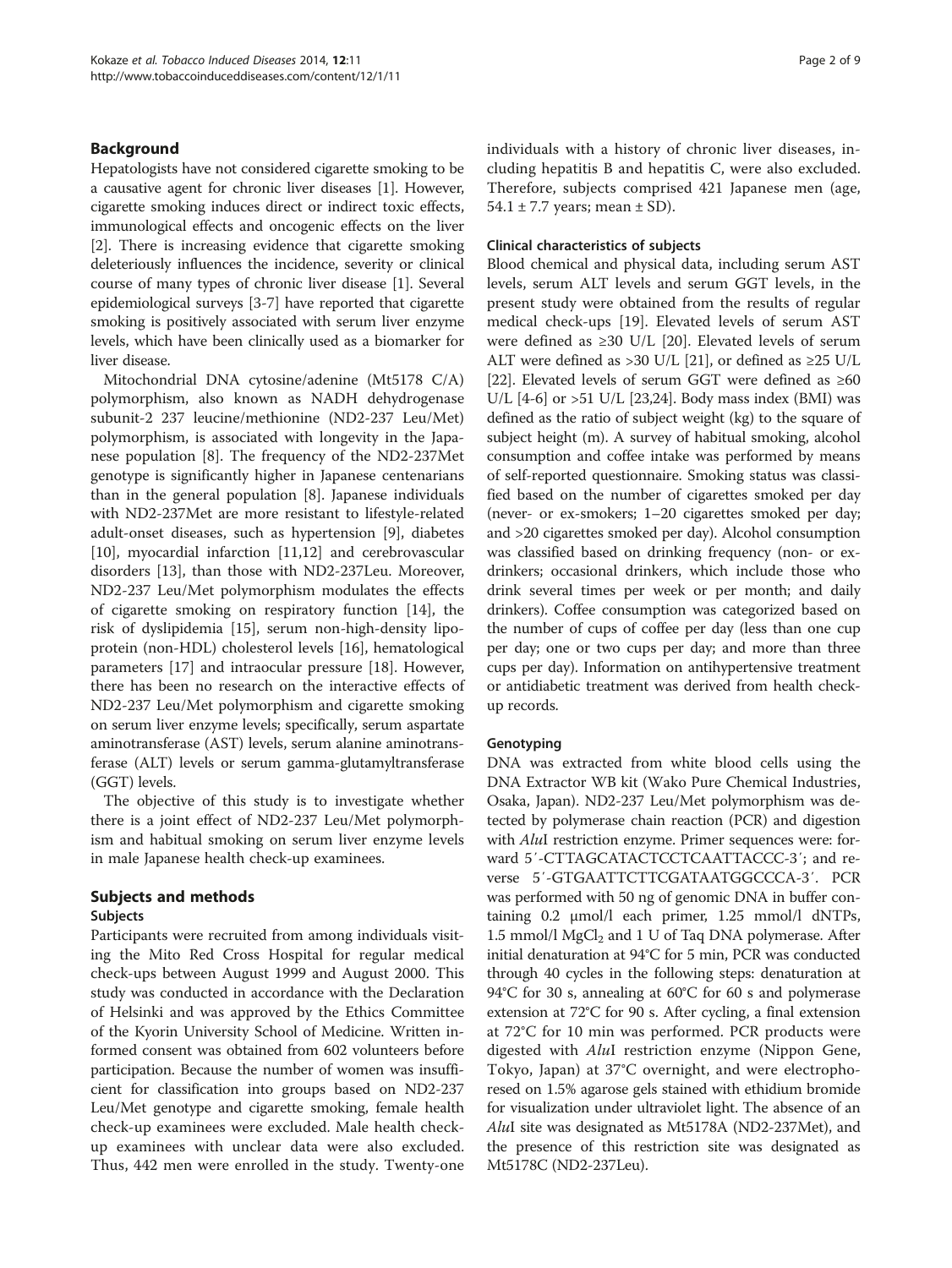### Statistical analyses

Statistical analyses were performed using SAS statistical software version 9.3 for Windows. Multiple logistic regression analysis was used to calculate odds ratios (ORs) for the risk of elevated levels of serum liver enzymes (AST: ≥30 U/L; ALT: >30 U/L or ≥25 U/L; GGT: ≥60 U/L or >51 U/L). For multiple logistic regression analysis and analysis of covariance, alcohol consumption (non- or exdrinkers = 0, occasional drinkers, including those who drink several times per week or per month = 1, daily drinkers = 2), coffee consumption  $\left($  < 1 cup per day = 1, 1–2 cups per day = 2,  $\geq$ 3 cups per day = 3), antihypertensive treatment (subjects without antihypertensive treatment = 0, those under antihypertensive treatment =  $1$ ) and antidiabetic treatment (subjects without antidiabetic treatment =  $0$ , those under antidiabetic treatment =  $1$ ) were numerically coded. Differences with P values of less than 0.05 were considered to be statistically significant.

## Results

No significant differences in clinical characteristics, including serum liver enzyme levels, were observed between the ND2-237Leu and ND2-237Met genotypes (Table 1). For either definition of elevated levels of serum liver enzymes (AST: ≥30 U/L; ALT: >30 U/L or ≥25 U/L; GGT:  $\geq 60$  U/L or  $> 51$  U/L), no significant differences in the frequency of subjects with elevated levels of serum liver enzymes were observed between men with ND2- 237Leu and those with ND2-237Met. Frequency of smoking status (never- or ex-smokers; 1–20 cigarettes smoked

|  | Table 1 Clinical characteristics of study subjects by ND2-237 Leu/Met genotype |  |  |  |  |
|--|--------------------------------------------------------------------------------|--|--|--|--|
|  |                                                                                |  |  |  |  |

|                                                                                   | <b>ND2-237Leu</b>                 | <b>ND2-237Met</b>                 | P value |
|-----------------------------------------------------------------------------------|-----------------------------------|-----------------------------------|---------|
|                                                                                   | $N = 251$                         | $N = 170$                         |         |
| Age $(y)^*$                                                                       | 54.5 (7.6)                        | 53.6 (7.8)                        | 0.245   |
| BMI $(kq/m^2)^*$                                                                  | 23.1(2.8)                         | 23.5(2.6)                         | 0.103   |
| AST (U/L)***                                                                      | $22(18-27)$                       | 23 (19-27)                        | 0.687   |
| Elevated levels of serum AST (≥30 U/L) (%)****                                    | 18.7                              | 18.2                              | 0.899   |
| ALT (U/L)***                                                                      | $21(15-32)$                       | 24 (18-35)                        | 0.471   |
| Elevated levels of serum ALT (>30 U/L) (%)****                                    | 27.1                              | 30.6                              | 0.436   |
| Elevated levels of serum ALT (≥25 U/L) (%)****                                    | 37.9                              | 45.9                              | 0.100   |
| GGT (U/L) ***                                                                     | $42(27 - 75)$                     | 47 (30-75)                        | 0.427   |
| Elevated levels of serum GGT (≥60 U/L) (%)****                                    | 34.7                              | 38.8                              | 0.384   |
| Elevated levels of serum GGT (>51 U/L) (%)****                                    | 39.4                              | 45.9                              | 0.189   |
| SBP (mmHq)**                                                                      | 126.1(16.0)                       | 125.7 (13.9)                      | 0.614   |
| DBP (mmHg)**                                                                      | 73.9 (10.5)                       | 73.5 (9.0)                        | 0.628   |
| $T-C$ (mg/dL)*                                                                    | 204.2 (31.5)                      | 202.5 (31.9)                      | 0.590   |
| LDL-C (mg/dL)*                                                                    | 122.5 (30.4)                      | 118.4 (31.4)                      | 0.182   |
| HDL-C (mg/dL)**                                                                   | 55.0 (13.6)                       | 55.9 (15.7)                       | 0.576   |
| TG (mg/dL)***                                                                     | 112 (84-156)                      | $113(81-161)$                     | 0.378   |
| FPG (mg/dL)***                                                                    | 97 (92-105)                       | $97(91 - 103)$                    | 0.240   |
| Smoking status (never- or ex-/1-20 cigarettes per day/>20 cigarettes per day) (%) | 59.4/27.9/12.7                    | 58.2/27.1/14.7                    | 0.846   |
| Alcohol consumption (non- or ex-/occasionally/daily) (%)****                      | 17.9/34.3/47.8                    | 12.9/40.0/47.1                    | 0.285   |
| Coffee consumption (<1 cup per day/1-2cups per day/23 cups per day) (%)****       | 45.8/31.5/22.7                    | 36.5/40.0/23.5                    | 0.120   |
| Subjects under antihypertensive treatment (%)****                                 | 19.9                              | 13.5                              | 0.089   |
| Subjects under antidiabetic treatment (%)****                                     | 7.2                               | 7.7                               | 0.855   |
|                                                                                   | Smokers with<br><b>ND2-237Leu</b> | Smokers with<br><b>ND2-237Met</b> |         |
|                                                                                   | $N = 102$                         | $N = 71$                          |         |
| Smoking duration $(y)^*$                                                          | 33.5 (8.5)                        | 32.4 (7.3)                        | 0.352   |

BMI; body mass index, AST; aspartate aminotransferase, ALT; alanine aminotransferase, GGT; gamma-glutamyltransferase, SBP; systolic blood pressure, DBP; diastolic blood pressure, T-C; total cholesterol, LDL-C; low-density lipoprotein cholesterol, HDL-C; high-density lipoprotein cholesterol, TG; triglyceride, FPG; fasting plasma glucose.

Age, BMI, SBP, DBP, T-C levels, LDL-C levels, HDL-C levels and smoking duration are given as means (S.D.). GGT levels, AST levels, ALT levels, TG levels and FPG levels are given as median (interquartile range). \*Student's t-test, \*\*\*Welch's t-test, \*\*\*\*Mann-Whitney test, \*\*\*\*chi-squared test. All P values depict significance of differences between ND2-237Leu and ND2-237Met.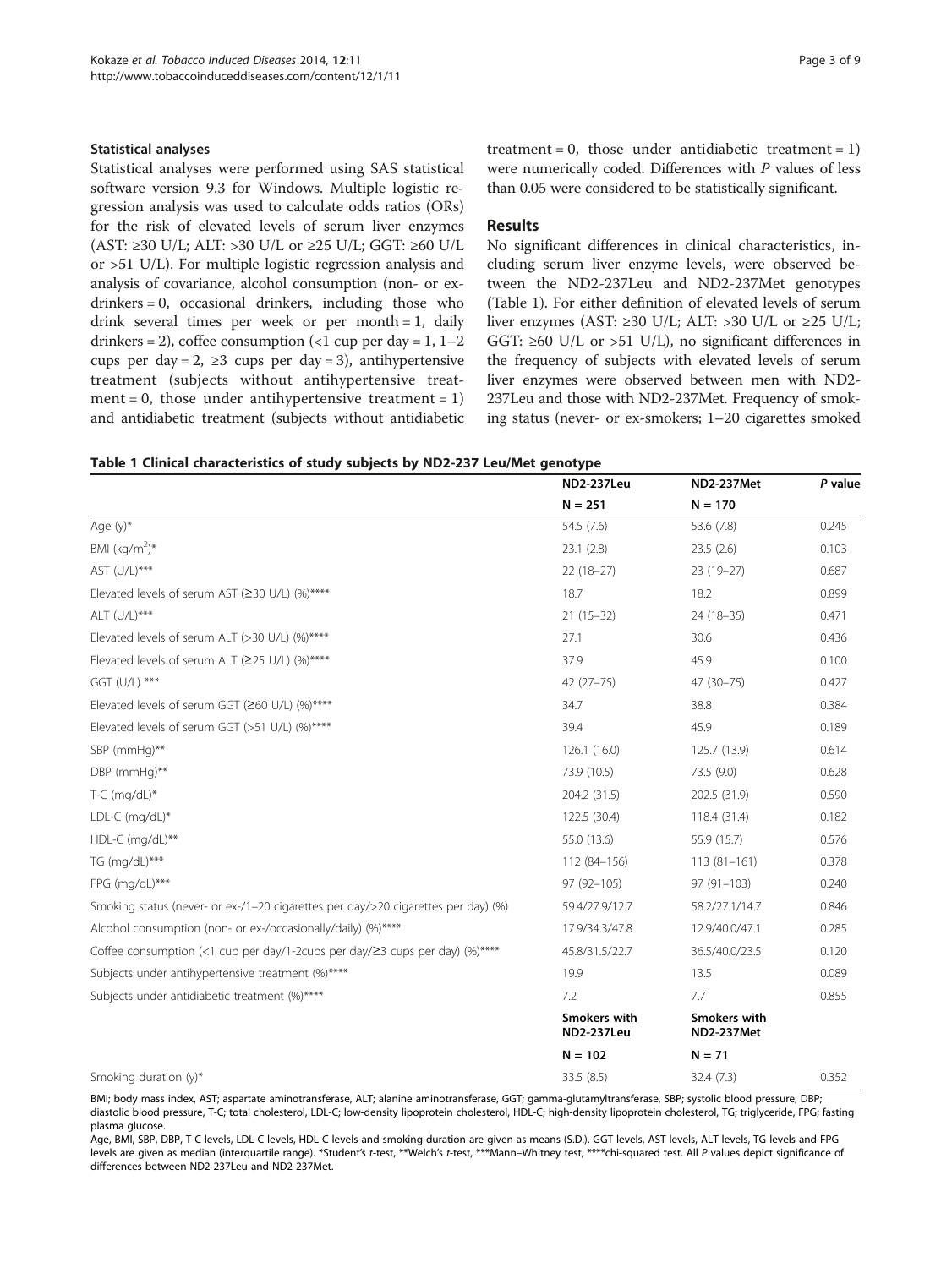per day; and >20 cigarettes smoked per day) was not significantly different between the ND2-237Leu and ND2- 237Met genotypes. Smoking duration was not significantly different between current smokers with ND2-237Leu and those with ND2-237Met. The lowest of smoking duration was 5 years in ND2-237Leu genotypic current smokers and was 9 years in ND2-237Met genotypic current smokers.

Tukey-Kramer correction for multiple comparisons revealed no statistically significant differences in serum AST, ALT or GGT levels in the three smoking status groups (never- or ex-smokers, 1–20 cigarettes smoked per day and >20 cigarettes smoked per day) by ND2-237 Leu/Met genotype (Table 2). After adjusting for age, BMI, alcohol consumption, coffee consumption, antihypertensive treatment and antidiabetic treatment, no significant relationships between cigarette consumption and any serum liver enzyme levels were observed in either ND2-237Leu or ND2-237Met genotypic men.

In the case of elevated levels of serum ALT, defined as serum ALT levels > 30 U/L, for subjects with ND2- 237Leu, a negative and significant association between cigarette consumption and risk of elevated levels of serum ALT was observed ( $P$  for trend = 0.007) (Table [3\)](#page-4-0). However, after adjusting for age, BMI, alcohol consumption, coffee consumption, antihypertensive treatment and antidiabetic treatment, that association disappeared. In the case of elevated levels of serum ALT, defined as serum ALT levels  $\geq$  25 U/L, for subjects with ND2-237Leu, a negative and significant association between cigarette

consumption and risk of elevated levels of serum ALT was observed ( $P$  for trend = 0.003). The OR for elevated levels of serum ALT was significantly lower in subjects with ND2-237Leu who consumed >20 cigarettes per day than in never- or ex-smokers with ND2-237Leu  $(OR =$ 0.282, 95% confidence interval (CI): 0.110-0.726,  $P =$ 0.009). After the aforementioned adjustment, the negative and significant association between cigarette consumption and risk of elevated levels of serum ALT remained significant ( $P$  for trend = 0.010). The adjusted OR for elevated levels of serum ALT was significantly lower in subjects with ND2-237Leu who consumed >20 cigarettes per day than in never- or ex-smokers with ND2-237Leu (OR = 0.255, 95% CI: 0.084-0.776, P = 0.016). On the other hand, for subjects with ND2- 237Met, in the case of elevated levels of serum ALT, defined as serum ALT levels > 30 U/L, the positive and significant association between cigarette consumption and risk of elevated levels of serum ALT was observed ( $P$  for trend = 0.031). The OR for elevated levels of serum ALT was significantly higher in subjects with ND2-237Met who consumed >20 cigarettes per day than in never- or ex-smokers with ND2-237Met (OR = 2.732, 95% CI: 1.104-6.762, P = 0.030). After the aforementioned adjustment, the positive and significant association between cigarette consumption and risk of elevated levels of serum ALT remained significant  $(P$  for trend = 0.032). The adjusted OR for elevated levels of serum ALT was significantly higher in subjects with ND2- 237Met who consumed >20 cigarettes per day than in

|               | Smoking status       |                                |                               | P for trend |
|---------------|----------------------|--------------------------------|-------------------------------|-------------|
|               | Never- or ex-smokers | 1-20 cigarettes smoked per day | >20 cigarettes smoked per day |             |
| ND2-237Leu    | $N = 149$            | $N = 70$                       | $N = 32$                      |             |
| AST (U/L)     | 24.5(3.9)            | 23.2(5.6)                      | 46.0(8.3)                     | 0.071       |
| $AST (U/L)$ † | 20.4(7.0)            | 18.4(8.2)                      | 40.6 (10.2)                   | 0.120       |
| ALT (U/L)     | 26.7(3.2)            | 24.8 (4.6)                     | 37.9(6.8)                     | 0.290       |
| ALT (U/L)+    | 23.8(5.6)            | 21.9(6.6)                      | 35.5(8.2)                     | 0.282       |
| GGT (U/L)     | 65.4(6.3)            | 67.8(9.2)                      | 74.0 (13.6)                   | 0.574       |
| $GGT (U/L)$ † | 55.6 (10.8)          | 61.9 (12.6)                    | 68.9 (15.8)                   | 0.338       |
| ND2-237Met    | $N = 99$             | $N = 46$                       | $N = 25$                      |             |
| AST (U/L)     | 24.7(1.3)            | 26.3(2.0)                      | 26.2(2.7)                     | 0.521       |
| $AST (U/L)$ † | 19.9(2.7)            | 24.0(2.7)                      | 21.4(3.7)                     | 0.313       |
| $ALT$ (U/L)   | 27.9(2.3)            | 33.0 (3.4)                     | 32.8(4.6)                     | 0.209       |
| ALT (U/L)+    | 22.2(4.6)            | 31.4(4.7)                      | 25.8(6.3)                     | 0.168       |
| GGT (U/L)     | 56.4(5.1)            | 70.4 (7.5)                     | 67.6 (10.2)                   | 0.163       |
| $GGT (U/L)$ † | 46.9 (10.5)          | 64.1 (10.7)                    | 54.6 (14.3)                   | 0.232       |

Table 2 Serum liver enzyme levels by smoking status and ND2-237 Leu/Met genotype

AST; aspartate aminotransferase, ALT; alanine aminotransferase, GGT; gamma-glutamyltransferase.

†AST, †ALT and †GGT levels are given as least-square means (S.E) adjusted for age, body mass index, alcohol consumption, coffee consumption, antihypertensive treatment and antidiabetic treatment.

Tukey-Kramer correction for multiple comparisons was applied.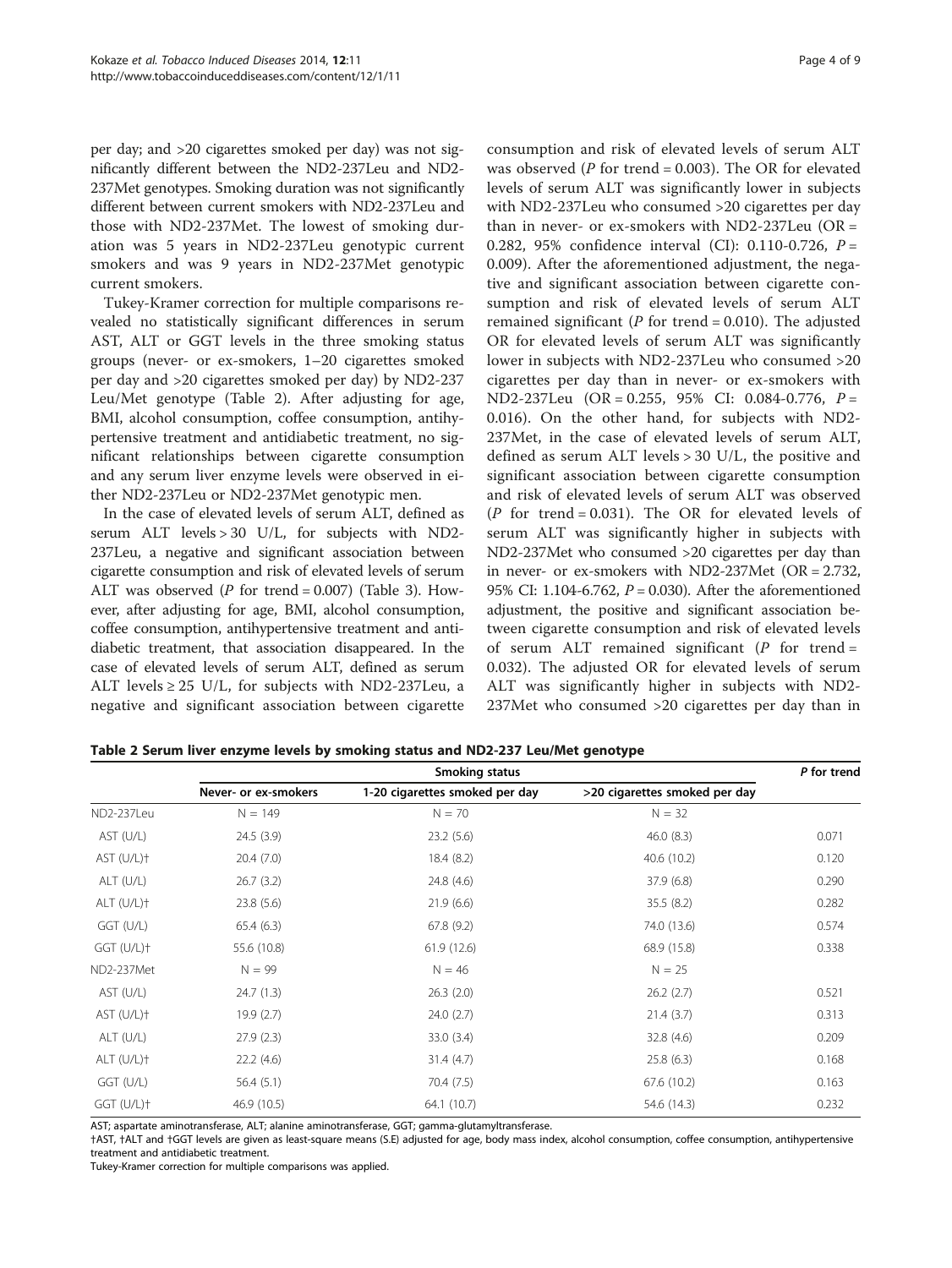|                                                   |                            | Frequency                      | OR (95% CI)             | Adjusted OR <sup><math>\dagger</math></sup> (95% CI) |
|---------------------------------------------------|----------------------------|--------------------------------|-------------------------|------------------------------------------------------|
| Genotype and number of<br>cigarettes smoked daily | Normal levels of serum ALT | Elevated levels of serum ALT   |                         |                                                      |
|                                                   | serum ALT levels < 30 U/L  | serum ALT levels > 30 U/L      |                         |                                                      |
| ND2-237Leu                                        |                            |                                |                         |                                                      |
| 0 (never- or ex-smoker)                           | 101 (67.8)                 | 48 (32.2)                      | 1 (reference)           | 1 (reference)                                        |
| $1 - 20$                                          | 55 (78.6)                  | 15(21.4)                       | $0.574(0.295 - 1.117)$  | $0.525(0.237 - 1.166)$                               |
| >20                                               | 27 (84.4)                  | 5(15.6)                        | $0.390(0.141-1.074)$    | $0.462$ (0.143-1.492)                                |
|                                                   |                            |                                | P for trend = $0.026$   | P for trend = $0.120$                                |
| ND2-237Met                                        |                            |                                |                         |                                                      |
| 0 (never- or ex-smoker)                           | 74 (74.8)                  | 25(25.2)                       | 1 (reference)           | 1 (reference)                                        |
| $1 - 20$                                          | 31 (67.4)                  | 15 (32.6)                      | 1.432 (0.660-3.079)     | 1.826 (0.723-4.614)                                  |
| $>20$                                             | 13 (52.0)                  | 12 (48.0)                      | 2.732 (1.104-6.762)*    | 3.017 (1.064-8.560)*                                 |
|                                                   |                            |                                | P for trend = $0.031$   | P for trend = $0.032$                                |
|                                                   | serum ALT levels < 25 U/L  | serum ALT levels $\geq$ 25 U/L |                         |                                                      |
| ND2-237Leu                                        |                            |                                |                         |                                                      |
| 0 (never- or ex-smoker)                           | 82 (55.0)                  | 67(45.0)                       | 1 (reference)           | 1 (reference)                                        |
| $1 - 20$                                          | 48 (68.6)                  | 22 (31.4)                      | $0.561(0.308-1.021)$    | $0.501$ $(0.248 - 1.010)$                            |
| >20                                               | 26 (81.3)                  | 6(18.7)                        | $0.282$ (0.110-0.726)** | $0.255$ (0.084-0.776)*                               |
|                                                   |                            |                                | P for trend = $0.003$   | P for trend = $0.010$                                |
| ND2-237Met                                        |                            |                                |                         |                                                      |
| 0 (never- or ex-smoker)                           | 54 (54.6)                  | 45 (45.4)                      | 1 (reference)           | 1 (reference)                                        |
| $1 - 20$                                          | 28 (60.9)                  | 18 (39.1)                      | 0.771 (0.378-1.572)     | 0.828 (0.365-1.879)                                  |
| >20                                               | 10(40.0)                   | 15 (60.0)                      | 1.800 (0.737-4.395)     | 1.675 (0.633-4.435)                                  |
|                                                   |                            |                                | P for trend = $0.408$   | P for trend = $0.459$                                |

## <span id="page-4-0"></span>Table 3 Odds ratios (ORs) and 95% confidence intervals (CIs) for elevated levels of serum alanine aminotransferase (ALT) by ND2-237 Leu/Met genotype and smoking status

† OR adjusted for age, body mass index, habitual alcohol consumption, coffee consumption, antihypertensive treatment and antidiabetic treatment.  $*P < 0.05$ ,  $*P < 0.01$ .

never- or ex-smokers with ND2-237Met (OR = 3.017, 95% CI: 1.064-8.560,  $P = 0.038$ ). The risk of elevated levels of serum AST does not depend on cigarette consumption for either ND2-237Leu genotypic subjects or ND2-237Met genotypic subjects (data not shown).

In the case of elevated levels of serum GGT, defined as serum GGT levels  $\geq 60$  U/L, for subjects with ND2-237Met, the risk of elevated levels of serum GGT may depend on cigarette consumption ( $P$  for trend = 0.007) (Table [4](#page-5-0)). The OR for elevated levels of serum GGT was significantly higher in subjects with ND2-237Met who consumed >20 cigarettes per day than in never- or exsmokers with ND2-237Met (OR = 3.289, 95% CI: 1.330- 8.138,  $P = 0.010$ ). After adjusting for age, BMI, alcohol consumption, coffee consumption, antihypertensive treatment and antidiabetic treatment, the risk of elevated levels of serum GGT may also depend on cigarette consumption  $(P \text{ for trend} = 0.019)$ . After the aforementioned adjustment, the OR for elevated levels of serum GGT was significantly higher in subjects with ND2-237Met who consumed >20 cigarettes per day than in never- or ex-smokers with ND2237Met (adjusted OR = 3.030, 95% CI: 1.160-7.918, P = 0.024). In the case of elevated levels of serum GGT, defined as serum GGT levels  $> 51$  U/L, for subjects with ND2-237Met, the risk of elevated levels of serum GGT may depend on cigarette consumption ( $P$  for trend = 0.004). The OR for elevated levels of serum GGT was significantly higher in subjects with ND2-237Met who consumed >20 cigarettes per day than in never- or ex-smokers with ND2- 237Met (OR = 3.561, 95% CI: 1.400-9.058, P = 0.008). After adjusting for age, BMI, alcohol consumption, coffee consumption, antihypertensive treatment and antidiabetic treatment, the risk of elevated levels of serum GGT may also depend on cigarette consumption  $(P \text{ for trend} =$ 0.009). After the aforementioned adjustment, the OR for elevated levels of serum GGT was significantly higher in subjects with ND2-237Met who consumed >20 cigarettes per day than in never- or ex-smokers with ND2-237Met (adjusted OR = 3.304, 95% CI: 1.220-8.946, P = 0.019). On the other hand, the association between ND2-237Leu genotype and risk of elevated levels of serum GGT does not appear to depend on cigarette consumption.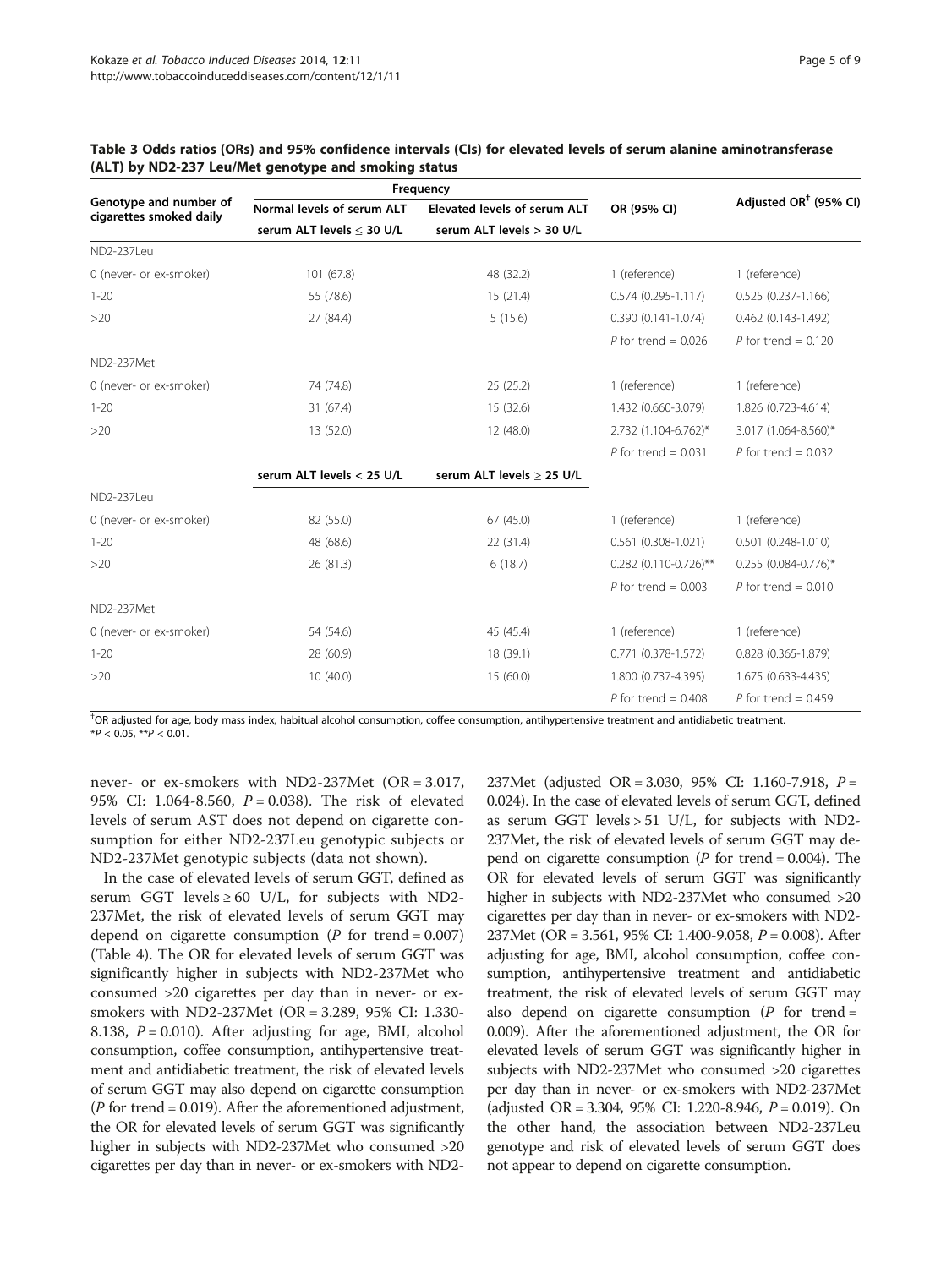|                                                   |                                | Frequency                    | OR (95% CI)            | Adjusted OR <sup><math>\dagger</math></sup> (95% CI) |
|---------------------------------------------------|--------------------------------|------------------------------|------------------------|------------------------------------------------------|
| Genotype and number of<br>cigarettes smoked daily | Normal levels of serum GGT     | Elevated levels of serum GGT |                        |                                                      |
|                                                   | serum GGT levels < 60 U/L      | serum GGT levels > 60 U/L    |                        |                                                      |
| ND2-2371 eu                                       |                                |                              |                        |                                                      |
| 0 (never- or ex-smoker)                           | 96 (64.4)                      | 53 (35.6)                    | 1 (reference)          | 1 (reference)                                        |
| $1 - 20$                                          | 46 (65.7)                      | 24 (34.3)                    | $0.945(0.520-1.717)$   | 1.142 (0.570-2.291)                                  |
| $>20$                                             | 22 (68.7)                      | 10(31.3)                     | 0.823 (0.363-1.868)    | 1.133 (0.406-3.158)                                  |
|                                                   |                                |                              | P for trend = $0.648$  | P for trend = $0.772$                                |
| ND2-237Met                                        |                                |                              |                        |                                                      |
| 0 (never- or ex-smoker)                           | 68 (68.7)                      | 31(31.3)                     | 1 (reference)          | 1 (reference)                                        |
| $1 - 20$                                          | 26 (56.5)                      | 20(43.5)                     | 1.687 (0.820-3.471)    | 1.926 (0.852-4.351)                                  |
| $>20$                                             | 10(40.0)                       | 15(60.0)                     | 3.289 (1.330-8.138)*   | 3.030 (1.160-7.918)*                                 |
|                                                   |                                |                              | P for trend = $0.007$  | P for trend = $0.019$                                |
|                                                   | serum GGT levels $\leq$ 51 U/L | serum GGT levels > 51 U/L    |                        |                                                      |
| ND2-237Leu                                        |                                |                              |                        |                                                      |
| 0 (never- or ex-smoker)                           | 87 (58.4)                      | 62 (41.6)                    | 1 (reference)          | 1 (reference)                                        |
| $1 - 20$                                          | 43 (61.4)                      | 27 (38.6)                    | $0.881$ (0.493-1.575)  | 1.128 (0.556-2.285)                                  |
| $>20$                                             | 22 (68.7)                      | 10(31.3)                     | $0.638(0.282 - 1.442)$ | $0.823$ $(0.297 - 2.280)$                            |
|                                                   |                                |                              | P for trend = $0.288$  | P for trend = $0.855$                                |
| ND2-237Met                                        |                                |                              |                        |                                                      |
| 0 (never- or ex-smoker)                           | 62(62.6)                       | 37 (37.4)                    | 1 (reference)          | 1 (reference)                                        |
| $1 - 20$                                          | 22 (47.8)                      | 24 (52.2)                    | 1.828 (0.901-3.709)    | 2.223 (0.994-4.969)                                  |
| >20                                               | 8(32.0)                        | 17(68.0)                     | 3.561 (1.400-9.058)**  | 3.304 (1.220-8.946)*                                 |
|                                                   |                                |                              | P for trend = $0.004$  | P for trend = $0.009$                                |

## <span id="page-5-0"></span>Table 4 Odds ratios (ORs) and 95% confidence intervals (CIs) for elevated levels of serum gamma-glutamyltransferase (GGT) by ND2-237 Leu/Met genotype and smoking status

† OR adjusted for age, body mass index, habitual alcohol consumption, coffee consumption, antihypertensive treatment and antidiabetic treatment.  $*P < 0.05$   $*P < 0.01$ 

## **Discussion**

In the present study, the combined effects of ND2-237 Leu/Met polymorphism and habitual smoking on the risk of elevated levels of serum ALT or GGT were observed in male Japanese health check-up examinees. To the best of our knowledge, this is a novel gene-environment interaction on elevated levels of serum ALT or GGT. For subjects with ND2-237Met, cigarette consumption may increase the risk of raised levels of serum ALT or GGT. On the other hand, for those with ND2-237Leu, cigarette smoking appears to decrease the risk of elevated levels of serum ALT.

Epidemiological approaches revealed that cigarette smoking raises serum GGT levels [\[7](#page-7-0)] and is positively associated with raised levels of serum ALT [\[3](#page-7-0)] or serum GGT [\[4](#page-7-0)-[6](#page-7-0)]. However, genetic factors were not included as confounding factors or effect modifiers in either of the aforementioned studies. Contemplating the results of the present study, the inclusion of genetic information may contribute to future epidemiological surveys with regard to the effects of cigarette consumption on serum ALT or GGT levels or the risk of elevated levels of serum ALT or GGT.

A large-scale population-based prospective study found that elevated levels of serum ALT (>30 U/L in men and >19 U/L in women) are associated with liver disease mortality, and that elevated levels of serum GGT (>51 U/L in men and >33 U/L in women) are associated with not only liver disease mortality but also mortality from all causes, malignancy and diabetes [\[23](#page-7-0)]. Another large-scale prospective study showed that serum ALT and GGT activity predicts future development of metabolic syndrome [\[25](#page-7-0)]. A cross-sectional study showed the association between serum GGT activity and metabolic risk factors for cardiovascular disease (CVD) among male Japanese subjects [[26\]](#page-7-0). Therefore, based on the prevention of not only liver damage but also metabolic syndrome or CVD, smoking cessation should be encouraged, particularly for ND2-237Met genotypic men.

Among ND2-237Met genotypic men, cigarette consumption may increase the risk of raised levels of serum ALT or serum GGT. Except for respiratory function [\[14](#page-7-0)], the effects of cigarette smoking on clinical or subclinical findings are more apparent in men with ND2-237Met than in those with ND2-237Leu [[15-18\]](#page-7-0). Cigarette smoking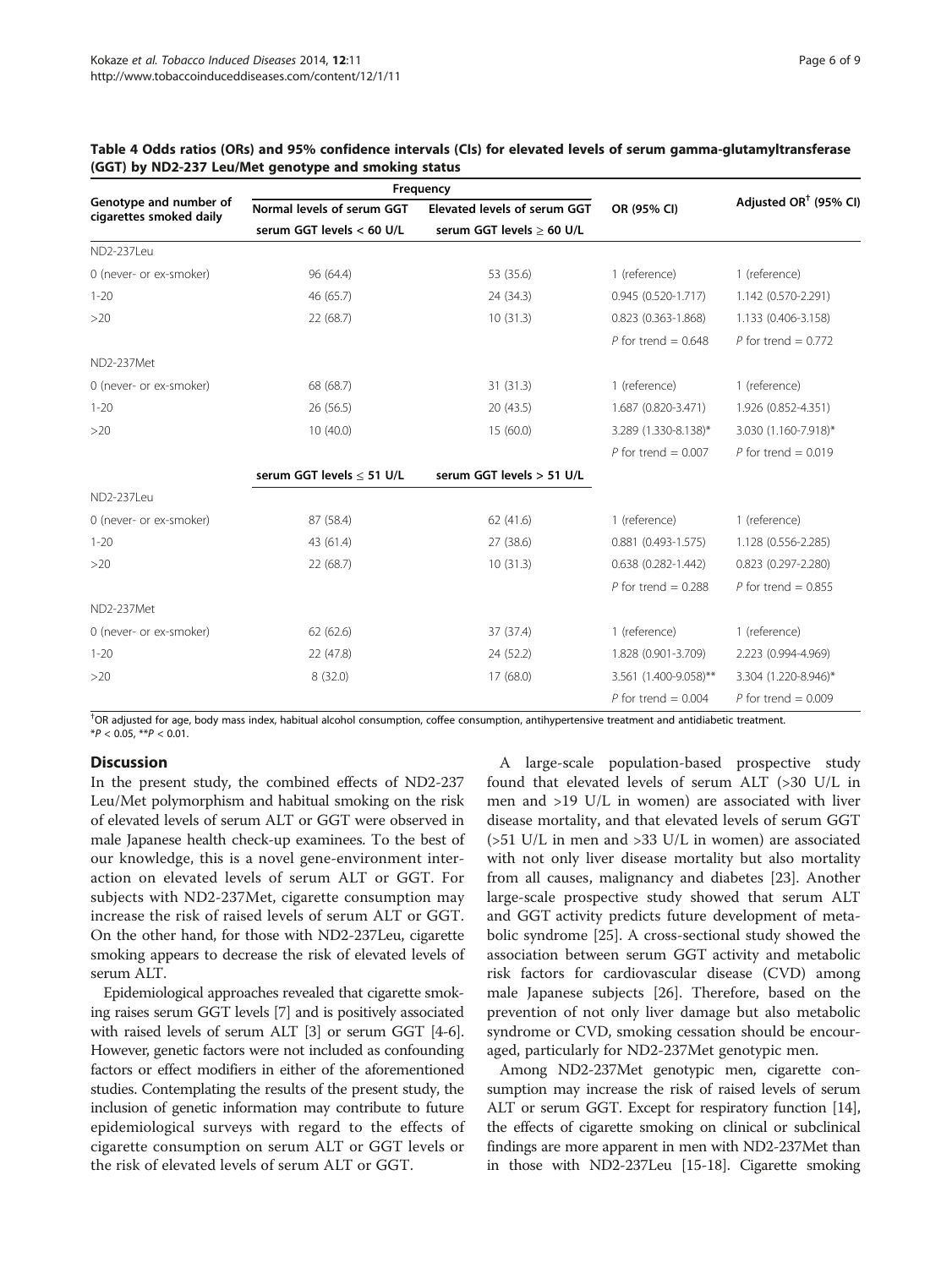increases the risk of hyper-low-density lipoprotein (LDL) cholesterolemia or that of hypertriglyceridemia in men with ND2-237Met [[15\]](#page-7-0). Moreover, habitual smoking also increases serum non-HDL cholesterol levels in ND2-237Met genotypic men [\[16](#page-7-0)]. Considering our results together with hyper-LDL cholesterolemia, hypertriglyceridemia and high levels of non-HDL cholesterol as risk factors for atherosclerotic diseases [[27](#page-7-0)], habitual smoking may offset the antiatherogenic properties of ND2-237Met genotype. Among ND2-237Leu genotypic men, although cigarette consumption appears to reduce the risk of raised levels of serum ALT, it increases the risk of chronic obstructive pulmonary disease [[14](#page-7-0)]. Therefore, smoking cessation is also recommended for them.

The mechanisms of the joint effects of ND2-237 Leu/ Met polymorphism and habitual smoking on the elevated levels of serum ALT or GGT presumably depend on the biochemical differences in response to some compounds in cigarette smoke between ND2-237Leu and ND2-237Met. NADH dehydrogenase is regarded as the major physiological site of reactive oxygen species (ROS) generation in mitochondria, and is itself a target of assault by ROS [[28\]](#page-7-0). Extrapolation from animal models [\[29](#page-7-0),[30\]](#page-7-0) to human subjects would suggest that ND2-237Met suppresses ROS production and/or protects NADH dehydrogenase itself from ROS. Cigarette smoke contains high concentrations of ROS, and is thought to activate endogenous sources of ROS [\[31](#page-7-0)]. Considering that serum GGT has potential as an early and sensitive biomarker of oxidative stress [[32](#page-8-0)], cigarette smoking unexpectedly increases the risk of elevated levels of serum GGT in ND2-237Met genotypic men rather than in ND2-237Leu genotypic men. Surprisingly, habitual smoking apparently decreases the risk of elevated levels of serum ALT in men with ND2-237Leu. In any case, elucidating these mechanisms remains a matter for further pharmacological investigation.

Limited to the studies in which subjects were Japanese, Interleukin-1β -31 T/C polymorphism [\[33\]](#page-8-0) or cytochrome P450 -3860 G/A polymorphism [\[34\]](#page-8-0) influences the effects of cigarette smoking on the risk of hepatocellular carcinoma. Moreover, gluthathione S-transferase polymorphisms, which are associated with risk of CVD and diabetes, influence the effects of cigarette smoking on the development of non-alcoholic fatty liver disease in Japanese subjects [[35\]](#page-8-0). Therefore, gene-gene or genegene-environment interactions with liver diseases, including elevated levels of serum ALT or GGT, should be investigated. Moreover, we focused on only one single nucleotide polymorphism (SNP) in a single gene, namely Mt5178 C/A polymorphism in mitochondrial DNA. With only a single SNP in a single gene, there is a very high chance of false-positive or false-negative findings. Therefore, utilization of an effective tool for sensitive and

accurate SNP detection, for example an SNP detector [[36](#page-8-0)], will be desirable for further molecular epidemiological research.

In addition to the lack of other genetic information, there are several crucial limitations in this study. First, as compared with other epidemiological surveys on the effects of cigarette smoking on serum liver enzyme levels [[3-6](#page-7-0)], the sample size was very small. Second, we analyzed only a single population, and to avoid errors in molecular epidemiological survey, it is necessary to analyze two or more independent data sets. Third, although similar subject selections have been applied in our previous studies [\[9,14-19](#page-7-0)[,37](#page-8-0)], selection bias cannot be ruled out. Fourth, as this was a cross-sectional study, and it can indicate causal links, it cannot establish valid causality. To overcome these limitations, a follow-up study with a larger study sample, including additional populations, is necessary. Fifth, we do not have any information on the last cigarette smoked prior to the blood sample collection; such information would be useful in interpreting the present results. Sixth, because of a lack of data on amounts of alcohol intake, the evaluation of habitual alcohol intake was based on the frequency of alcohol consumption. Alcohol consumption was considered to be a confounding factor in the statistical analysis of this study. Although we have also used this evaluation method in previous studies [\[9,16,](#page-7-0)[37\]](#page-8-0), the existence of joint effects between ND2-237 Leu/Met polymorphism and volume of alcohol intake on serum ALT or GGT levels warrants further investigation.

## Conclusion

The present molecular epidemiological study demonstrates that ND2-237 Leu/Met polymorphism modifies the effects of cigarette smoking on the risk of elevated levels of serum ALT or GGT in male Japanese health check-up examinees. Cigarette consumption may increase the risk of elevated levels of serum ALT or GGT in ND2-237Met genotypic men. Surprisingly, habitual smoking appears to lower the risk of elevated levels of serum ALT in ND2-237Leu genotypic men. This gene-environment interaction may help elucidate the pathophysiological mechanisms underlying the association between cigarette smoking and serum ALT or GGT levels.

#### Abbreviations

ALT: Alanine aminotransferase; AST: Aspartate aminotransferase; BMI: Body mass index; CI: Confidence interval; CVD: Cardiovascular disease; GGT: Gamma-glutamyltranferase; LDL: Low-density lipoprotein; Mt5178 C/A: Mitochondrial DNA cytosine/adenine; ND2-237 Leu/Met: NADH dehydrogenase subunit-2 237 leucine/methionine; non-HDL: Non-highdensity lipoprotein; OR: Odds ratio; PCR: Polymerase chain reaction; ROS: Reactive oxygen species; SNP: Single nucleotide polymorphism.

#### Competing interests

The authors declare that they have no competing interests.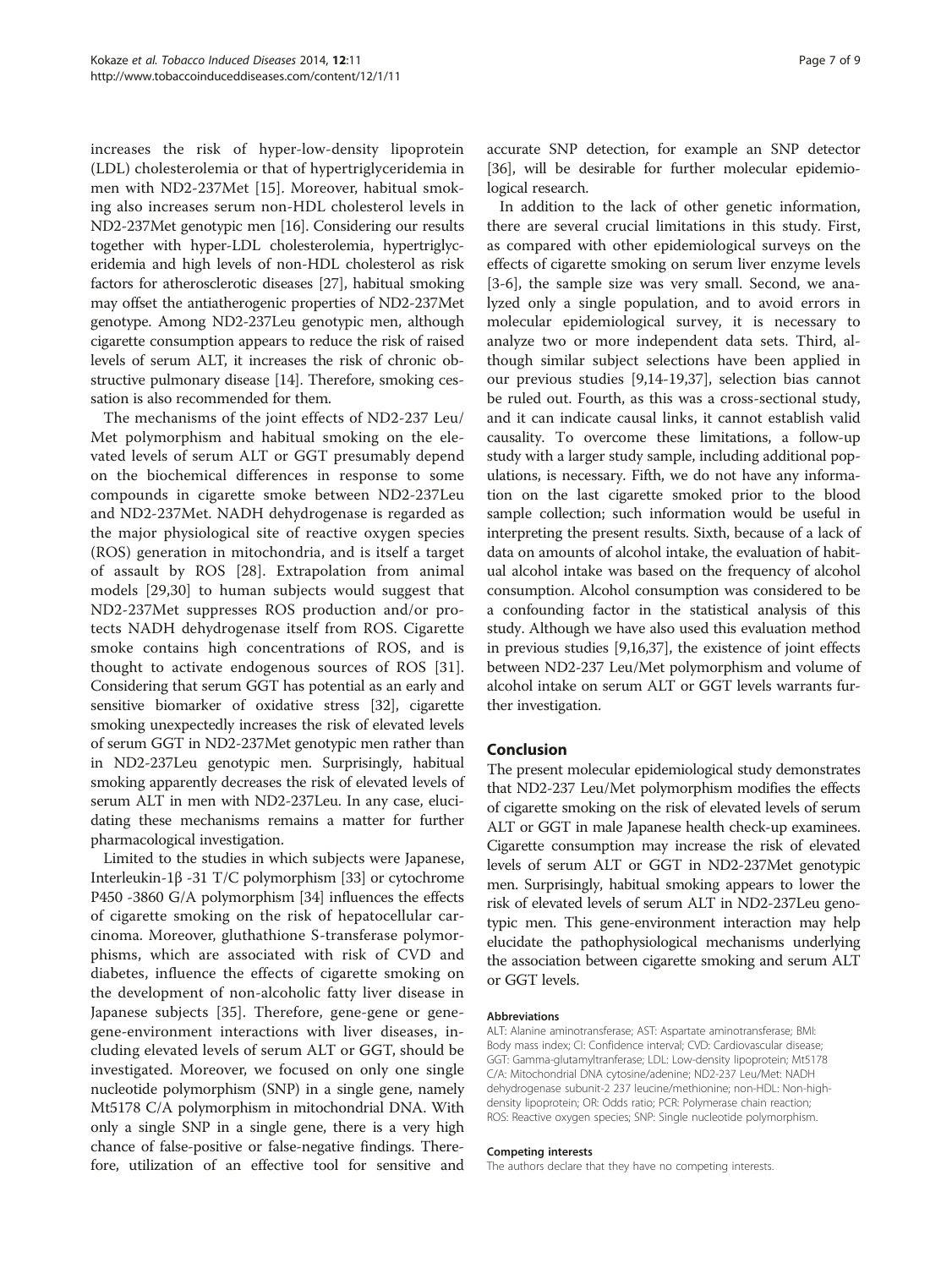#### <span id="page-7-0"></span>Authors' contributions

AK designed the study, carried out the epidemiological survey, carried out genotyping, analyzed the data, and drafted the manuscript; MY and KK carried out the epidemiological survey; MI collected the samples; NM assisted with genotyping; TO, HO, TS, HN, YB and HH assisted in data analysis and helped with interpreting the results; YT designed the study and carried out the epidemiological survey. All authors have read and approved the final manuscript.

#### Acknowledgements

This study was supported in part by Grants-in-Aid from the Ministry of Education, Culture, Sports, Science and Technology of Japan (No. 14570355, No. 18590572, No. 23500859 and No. 26350908) and the Chiyoda Mutual Life Foundation.

#### Author details

<sup>1</sup>Department of Public Health, Showa University School of Medicine, 1-5-8 Hatanodai, Shinagawa-ku, Tokyo 142-8555, Japan. <sup>2</sup>Department of Public Health, Kyorin University School of Medicine, 6-20-2 Shinkawa, Mitaka-shi, Tokyo 181-8611, Japan. <sup>3</sup>Mito Red Cross Hospital, 3-12-48 Sannomaru, Mito-shi, Ibaraki 310-0011, Japan.

#### Received: 1 April 2014 Accepted: 7 July 2014 Published: 10 July 2014

#### References

- Altamirano J, Bataller R: Cigarette smoking and chronic liver diseases. Gut 2010, 59:1159–1162.
- 2. El-Zayadi AR: Heavy smoking and liver. World J Gastroenterol 2006, 12:6098–6101.
- 3. Wang CS, Wang ST, Chang TT, Yao WJ, Chou P: Smoking and alanine aminotransferase levels in hepatitis C virus infection: implications for prevention of hepatitis C virus progression. Arch Intern Med 2002, 162:811–815.
- 4. Nakanishi N, Nakamura K, Suzuki K, Tatara K: Lifestyle and serum gamma-glutamyltransferase: a study of middle-aged Japanese men. Occup Med (Lond) 2000, 50:115–120.
- Nakanishi N, Nakamura K, Suzuki K, Tatara K: Lifestyle and the development of increased serum gamma-glutamyltransferase in middle-aged Japanese men. Scand J Clin Lab Invest 2000, 60:429–438.
- 6. Higashikawa A, Suwazono Y, Okubo Y, Uetani M, Kobayashi E, Kido T, Nogawa K: Association of working conditions and lifestyle with increased serum gamma-glutamyltransferase: a follow-up study. Arch Med Res 2005, 36:567–573.
- Jang ES, Jeong SH, Hwang SH, Kim HY, Ahn SY, Lee J, Lee SH, Park YS, Hwang JH, Kim JW, Kim N, Lee DH: Effects of coffee, smoking, and alcohol on liver function tests: a comprehensive cross-sectional study. BMC Gastroenterol 2012, 12:145.
- 8. Tanaka M, Gong JS, Zhang J, Yoneda M, Yagi K: Mitochondrial genotype associated with longevity. Lancet 1998, 351:185–186.
- 9. Kokaze A, Ishikawa M, Matsunaga N, Yoshida M, Satoh M, Teruya K, Masuda Y, Honmyo R, Uchida Y, Takashima Y: NADH dehydrogenase subunit-2 237 Leu/Met polymorphism modifies the effects of alcohol consumption on risk for hypertension in middle-aged Japanese men. Hypertens Res 2007, 30:213–218.
- 10. Wang D, Taniyama M, Suzuki Y, Katagiri T, Ban Y: Association of the mitochondrial DNA 5178 A/C polymorphism with maternal inheritance and onset of type 2 diabetes in Japanese patients. Exp Clin Endocrinol Diabetes 2001, 109:361–364.
- 11. Mukae S, Aoki S, Itoh S, Sato R, Nishio K, Iwata T, Katagiri T: Mitochondrial 5178A/C genotype is associated with acute myocardial infarction. Circ J 2003, 67:16–20.
- 12. Takagi K, Yamada Y, Gong JS, Sone T, Yokota M, Tanaka M: Association of a 5178C → A (Leu237Met) polymorphism in the mitochondrial DNA with a low prevalence of myocardial infarction in Japanese individuals. Atherosclerosis 2004, 175:281–286.
- 13. Ohkubo R, Nakagawa M, Ikeda K, Kodama T, Arimura K, Akiba S, Saito M, Ookatsu Y, Atsuchi Y, Yamano Y, Osame M: Cerebrovascular disorders and genetic polymorphisms: mitochondrial DNA5178C is predominant in cerebrovascular disorders. J Neurol Sci 2002, 198:31–35.
- 14. Kokaze A, Ishikawa M, Matsunaga N, Yoshida M, Satoh M, Teruya K, Honmyo R, Shirasawa T, Hoshino H, Takashima Y: Longevity-associated mitochondrial DNA 5178 C/A polymorphism and its interaction with cigarette consumption are associated with pulmonary function in middle-aged Japanese men. J Hum Genet 2007, 52:680–685.
- 15. Kokaze A, Ishikawa M, Matsunaga N, Karita K, Yoshida M, Shimada N, Ohtsu T, Shirasawa T, Ochiai H, Satoh M, Hashimoto M, Hoshino H, Takashima Y: Mitochondrial DNA 5178 C/A polymorphism influences the effects of habitual smoking on the risk of dyslipidemia in middle-aged Japanese men. Lipids Health Dis 2012, 11:97.
- 16. Kokaze A, Ishikawa M, Matsunaga N, Karita K, Yoshida M, Ohtsu T, Ochiai H, Shirasawa T, Nanri H, Hoshino H, Takashima Y: Difference in effects of cigarette smoking or alcohol consumption on serum non-high-density lipoprotein cholesterol levels is related to mitochondrial DNA 5178 C/A polymorphism in middle-aged Japanese men: a cross-sectional study. J Physiol Anthropol 2014, 33:1.
- 17. Kokaze A, Ishikawa M, Matsunaga N, Yoshida M, Makita R, Satoh M, Teruya K, Sekiguchi K, Masuda Y, Harada M, Uchida Y, Takashima Y: Interaction between longevity-associated mitochondrial DNA 5178 C/A polymorphism and cigarette smoking on hematological parameters in Japanese men. Arch Gerontol Geriatr 2005, 40:113–122.
- 18. Kokaze A, Yoshida M, Ishikawa M, Matsunaga N, Makita R, Satoh M, Sekiguchi K, Masuda Y, Uchida Y, Takashima Y: Longevity-associated mitochondrial DNA 5178 A/C polymorphism is associated with intraocular pressure in Japanese men. Clin Experiment Ophthalmol 2004, 32:131–136.
- 19. Kokaze A, Ishikawa M, Matsunaga N, Yoshida M, Sekine Y, Teruya K, Takeda N, Sumiya Y, Uchida Y, Takashima Y: Association of the mitochondrial DNA 5178 A/C polymorphism with serum lipid levels in the Japanese population. Hum Genet 2001, 109:521–525.
- 20. Loomba R, Hwang SJ, O'Donnell CJ, Ellison RC, Vasan RS, D'Agostino RB Sr, Liang TJ, Fox CS: Parental obesity and offspring serum alanine and aspartate aminotransferase levels: the Framingham heart study. Gastroenterology 2008, 134:953–959.
- 21. Parti D, Taioli E, Zanella A, Della Torre E, Butelli S, Del Vecchio E, Vianello L, Zanuso F, Mozzi F, Milani S, Conte D, Colombo M, Sirchia G: Updated definitions of healthy ranges for serum alanine amonotrabsferase levels. Ann Intern Med 2002, 137:1–10.
- 22. Miyake T, Kumagi T, Hirooka M, Koizumi M, Furukawa S, Ueda T, Tokumoto Y, Ikeda Y, Abe M, Kitai K, Hiasa Y, Matusura B, Onji M: Metabolic markers and ALT cutoff level for diagnosing nonalcoholic fatty liver disease: a community-based cross-sectional study. J Gastroenterol 2012, 47:696–703.
- 23. Ruhl CE, Everhart JE: Elevated serum alanine aminotransferase and gamma-glutamyltransferase and mortality in the United States population. Gastroenterology 2009, 136:477–485.
- 24. Loomba R, Doycheva I, Bettencourt R, Cohen B, Wassel CL, Brenner D, Barrett-Connor E: Serum γ-glutamyltranspeptidase predicts all-cause, cardiovascular and liver mortality in older adults. J Clin Exp Hepatol 2013, 3:4–11.
- 25. Jo SK, Lee WY, Rhee EJ, Won JC, Jung CH, Park CY, Oh KW, Park SW, Kim SW: Serum gamma-glutamyl transferase activity predicts future development of metabolic syndrome defined by 2 different criteria. Clin Chim Acta 2009, 403:234–240.
- 26. Sakuta H, Suzuki T, Yasuda H, Ito T: Gamma-glutamyl transferase and metabolic risk factors for cardiovascular disease. Intern Med 2005, 44:538–541.
- 27. Expert Panel on Detection, Evaluation and Treatment of High Blood Cholesterol in Adults: Third report of the National Cholesterol Education Program (NCEP) Expert Panel on Detection, Evaluation, and Treatment of High Blood Cholesterol in Adults (Adult Treatment Panel III) final report. Circulation 2002, 106:3143–3421.
- 28. Madamanchi NR, Runge MS: Mitochondrial dysfunction in atherosclerosis. Circ Res 2007, 100:460–473.
- 29. Gusdon AM, Votyakova TV, Mathews CE: mt-Nd2<sup>a</sup> suppresses reactive oxygen species production by mitochondrial complexes I and III. J Biol Chem 2008, 83:10690–10697.
- 30. Stadtman ER, Moskovitz J, Berlett BS, Levine RL: Cyclic oxidation and reduction or protein methionine residues is an important antioxidant mechanism. Mol Cell Biochem 2002, 234–235:3–9.
- 31. Ambrose JA, Barua RS: The pathophysiology of cigarette smoking and cardiovascular disease: an update. J Am Coll Cardiol 2004, 43:1731–1737.